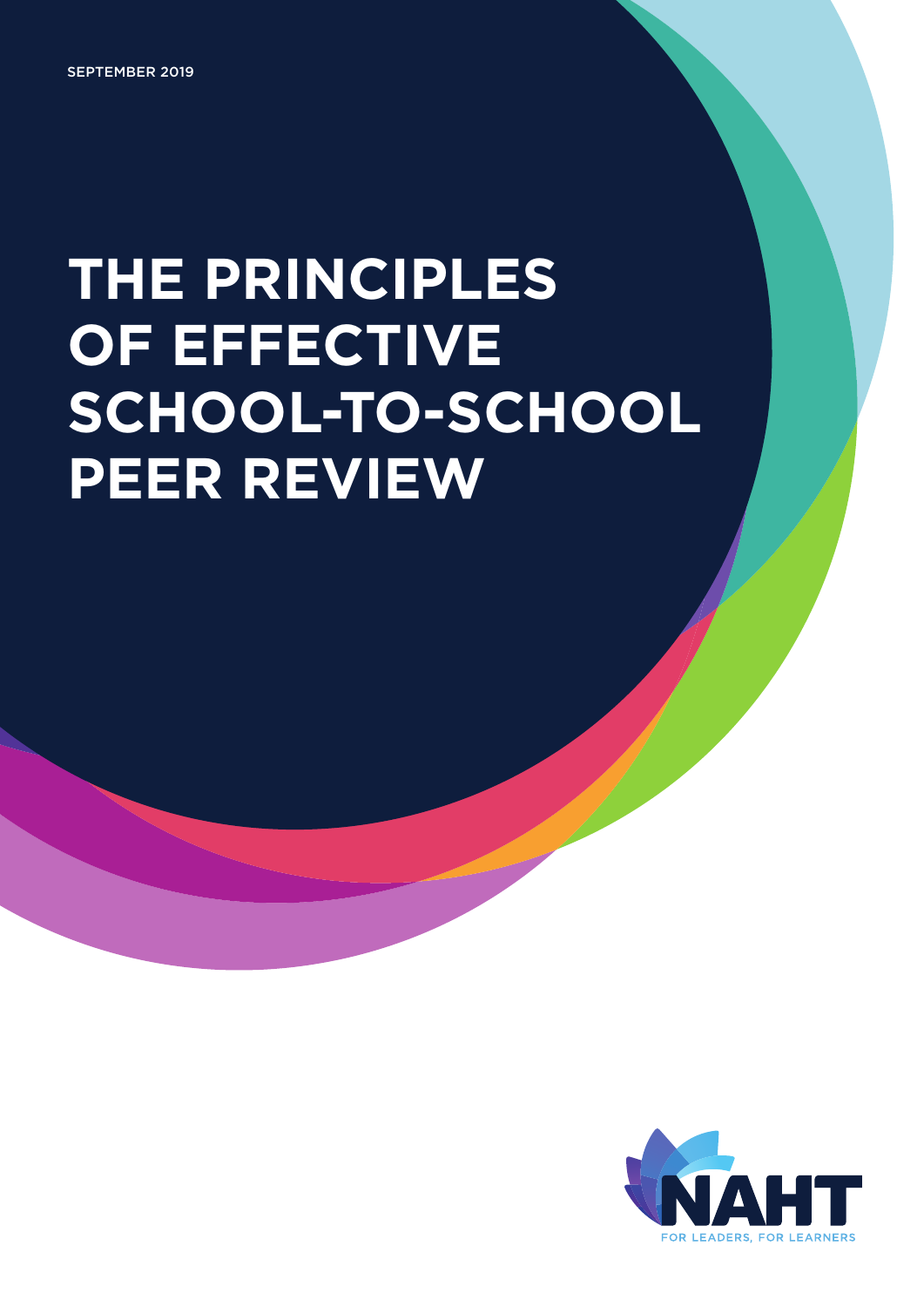This summary is the first step towards establishing clarity of understanding amongst the profession on the characteristics of good peer review.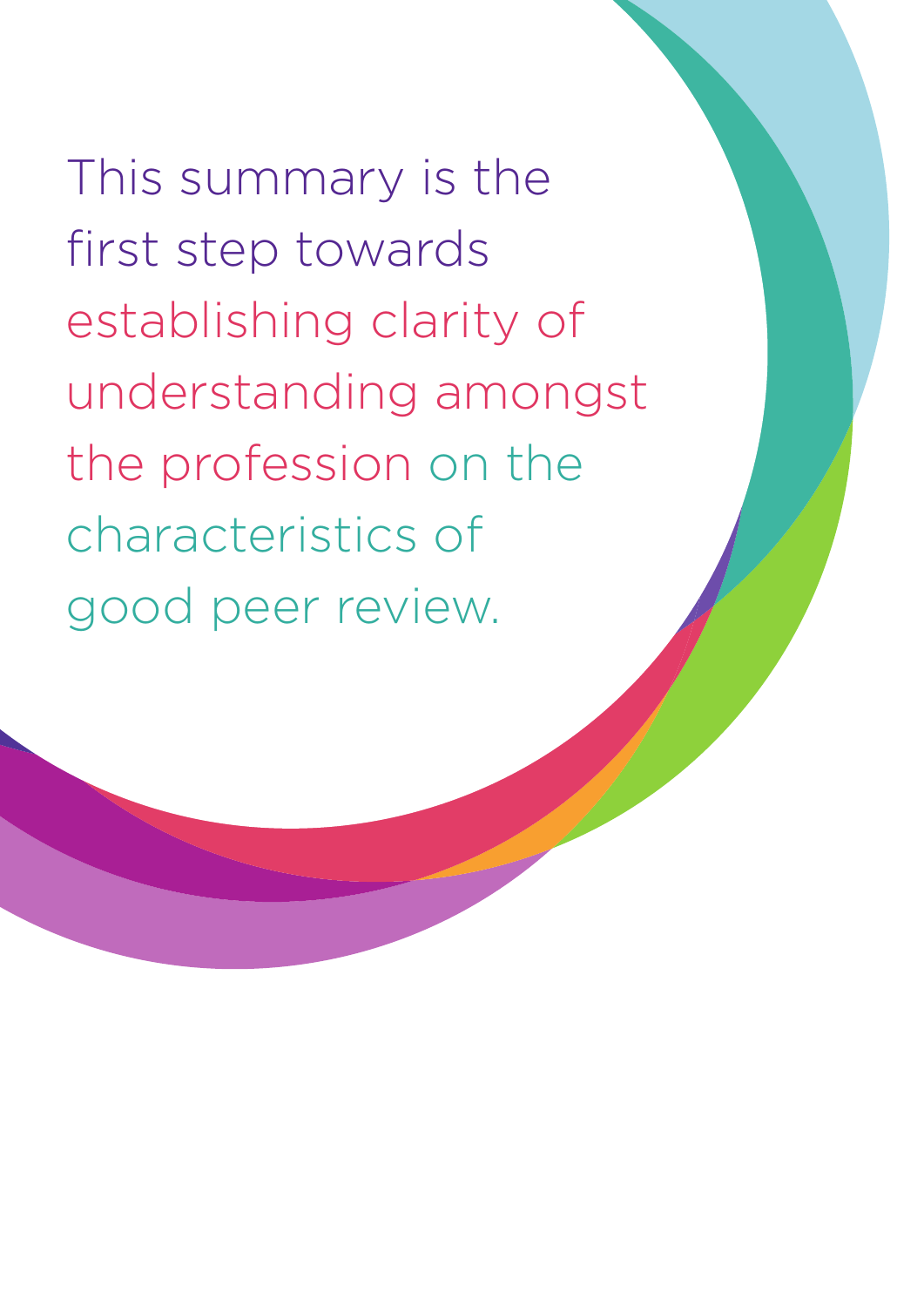### Foreword

Last year, the Accountability Commission reported that the way in which schools were being held to account for standards was doing more harm than good. In our report, Improving School Accountability, we concluded that to unleash potential across the country we need to rebalance holding schools to account with helping them to improve.

Peer review was identified by the Commission as a potentially positive way in which schools could help one another to improve. Yet we reported that too few schools engaged in peer review, and not enough was known about the essential characteristics of effective peer review and the conditions in which it has an impact.

This paper is in response to that finding. In early 2019, NAHT convened a small group of peer review programme providers to establish what evidence exists on what makes a successful peer review. I would like to thank those providers – Ambition Institute, Challenge Partners and Education Development Trust – for their contributions to the development of this document, alongside the National Foundation for Educational Research (NFER) who checked the references and sourced some additional evidence that the group drew on in their development of the key principles.

The intent behind publishing The Principles of Effective School-to-School Peer Review is threefold:

- 1. To raise the profile and awareness of what good peer review is and challenge misconceptions that might exist.
- 2. To provide insight to schools that are either constructing their own peer review approaches or are considering investing in external peer review support.
- 3. To enable peer review providers to assess their own programmes against the evidence available as part of ongoing development and improvement.

It is hoped that this summary is the first step towards establishing clarity of understanding amongst the profession on the characteristics of good peer review. It is not intended to be the final word on the matter and will evolve over time as evidence becomes clearer and practice becomes more widespread. I hope all providers of peer review engage with this and feedback to NAHT improvements for future iterations.

What remains less clear is where peer review should fit within the wider school improvement landscape and more broadly, how best to support schools on their journey from good to great. To help answer these questions, NAHT will convene a Commission in autumn 2019 to look at system leadership and school improvement, which will report by summer 2020.

#### Nick Brook

Chair of the Accountability Commission and NAHT deputy general secretary

#### September 2019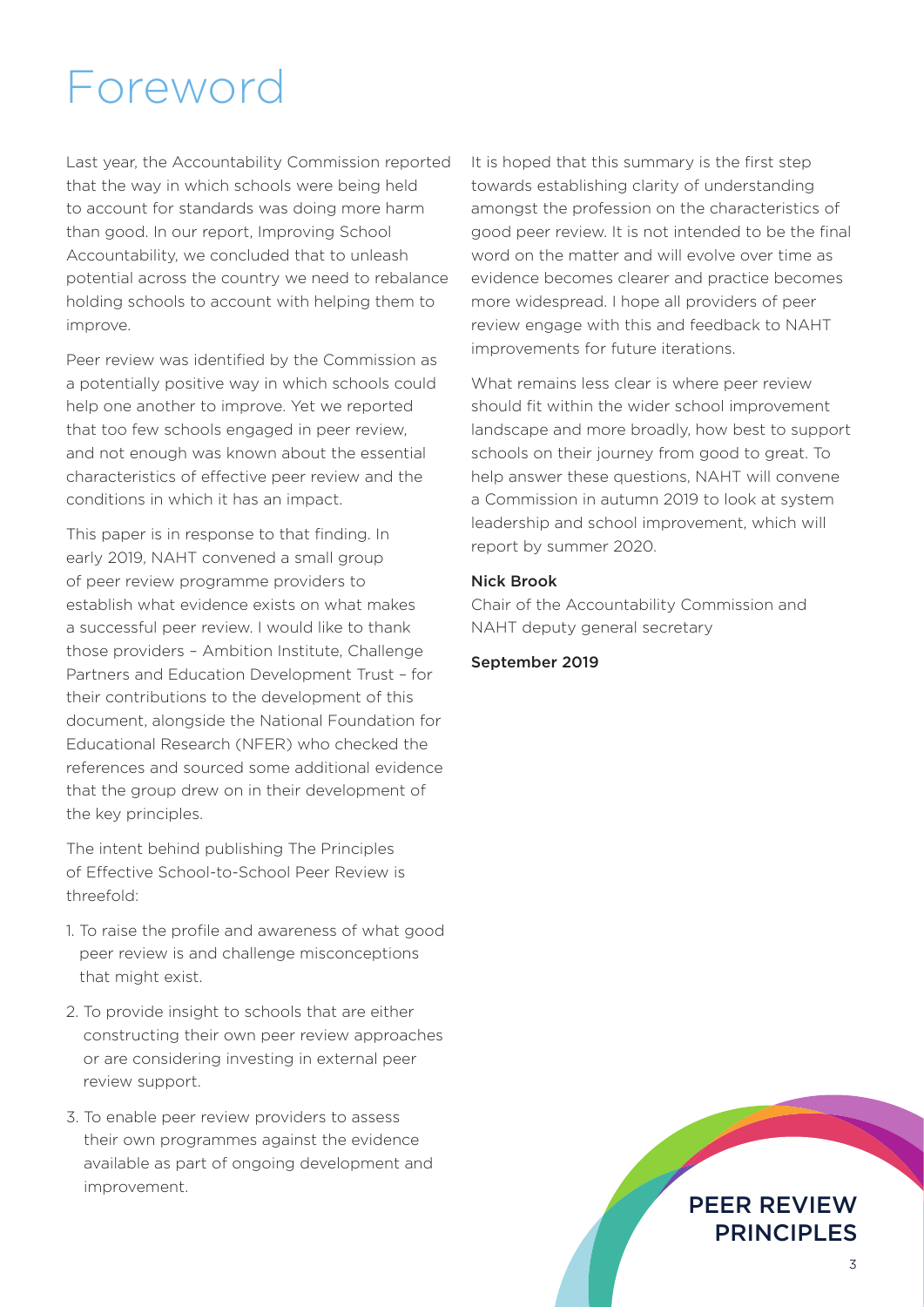### Introduction

To become a fully self-led system, where teachers and school leaders are able to exercise their professional capabilities towards a common goal of improving the life chances of all young people, we believe peer review and collaborative working must be the norm, not an exception.

Emerging evidence shows that by working together in a structured way towards actions and outcomes, teachers and schools can improve faster and more sustainably. Lateral accountability means that school performance becomes part of a system-level professional expectation, enabling a culture of continuous improvement and shared responsibility for outcomes across schools. This reduces variation in educational provision and so helps ensure all children have access to highquality education and it then aligns with an inspection regime which is focused on identifying where the system is failing<sup>1</sup>.

The principles described in this document are drawn from experience and evidence of schoolto-school peer review and emerging findings from Multi-Academy Trust (MAT) and Teaching School Alliance (TSA) level peer review. While the focus here is on school-to-school peer review, we believe that in the main the same principles can be applied to other forms of collaborative practice, such as MAT-to-MAT reviews, TSA-to-TSA or between subject departments.

By work<br>
actions<br>
improv ed way t<br>
nd scho<br>
bly. By working together in a structured way towards actions and outcomes, teachers and schools can improve faster and more sustainably.

4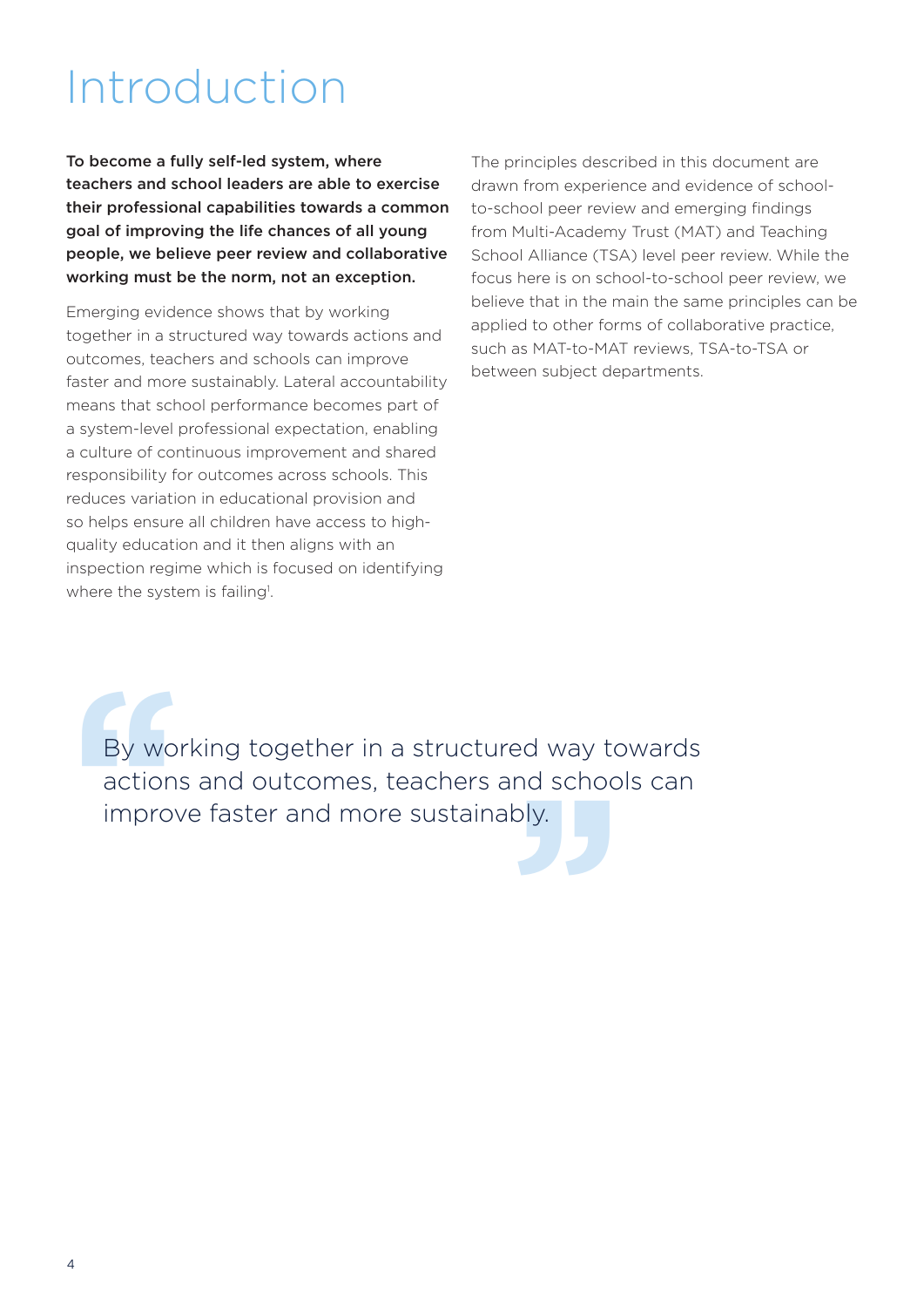## Key principles

We have identified the key principles for good school-to-school peer review, which are the following:

- 1. Committed to better outcomes for all There is a shared responsibility to establish improvement across all schools and not just one's own, including the sharing of good practice identified in reviews. The desire for mutual gain is imperative for success.2
- 2. **Action focused** Peer review is set up with the intention of acting as a result of the review, whether to address a deficit or to get even better. Peer review provides evidence of strengths and areas for improvement but is not a standalone activity. Reviews must be part of wider processes that provide sustained support for evidence-based improvement.3
- 3. Rigorous and objective The team should always consist of peer leaders with the professional distance to give a truly honest appraisal of where the school is in its journey and the experience to insightfully present evidence.4
- 4. Structured and robust The approach used in the review should have a clear structure so that the evidence collected is impartial, defensible and is action-focused, with all actions owned by the reviewed school.<sup>5</sup>
- 5. **Expert and evidence led** The reviewers should be given the training and support to be(come) experts in peer review; their diagnosis of school performance should be rooted in evidence, as should any suggestions about potential actions.6
- 6. Done with, not to, the school Peer review drives more transparent and honest selfreview. It should engage as much of the school workforce as possible and always be reciprocated.7
- 7. Open and trusted The reviewed school is able and willing to expose its vulnerabilities, in order to elicit new perspectives on the challenges it faces.8
- 8. Builds deeper relationships Peer reviews lead to abiding collaborative partnerships which can evolve over time to enable stronger. closer working in local clusters. There is also an opportunity to share more widely as part of a national drive for improvement.9
- 9. Commitment to continuous improvement – Peer review itself should always be kept under review and providers of peer review programmes must have embedded structures and processes to evaluate the effectiveness of the process and commit to continuous improvement.<sup>10</sup>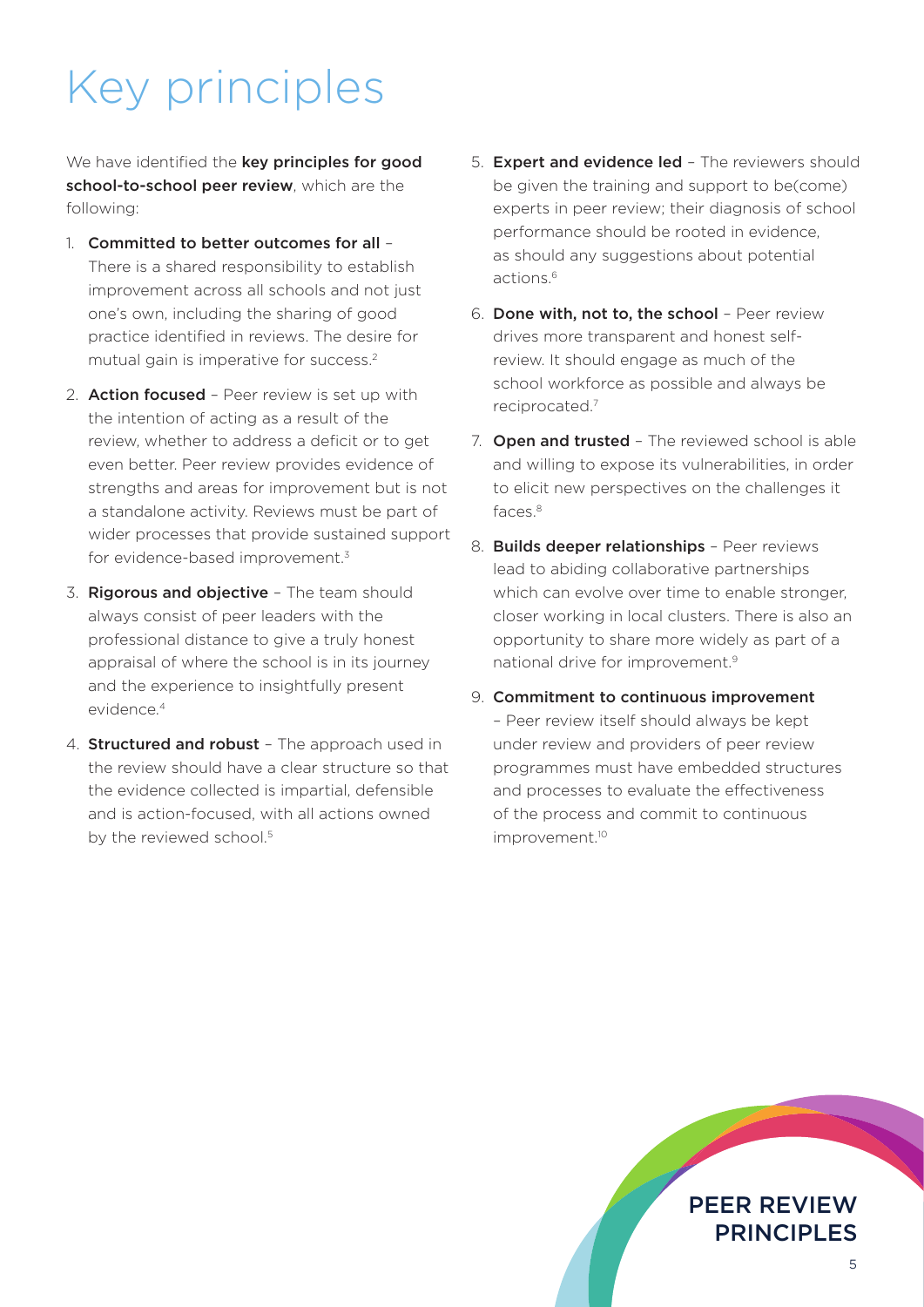It is likely that good school-to-school peer review programmes and processes will also contain:

- 10. A clear review framework, aligned to local and national accountability methodologies, which is understood and signed up to by all.<sup>11</sup>
- 11. Training and development to ensure all involved gain expertise in evidenced peer review practice and a shared understanding of the process and intended outcomes to build trust and transparency.<sup>12</sup>
- 12. A set of defined **protocols** which guide peer questions and dialogue.13
- 13. A method for collecting and presenting evidence on reviews and for capturing agreed actions stemming from them.14
- 14. A clear **methodology** for ensuring reviewed schools can access robust and evidencedbased sources to determine actions against the review findings.<sup>15</sup>
- 15. A process for following up on **actions** and revisiting reviews.16
- 16. A wider **partnership** of support and challenge on the local and national levels, which is itself strengthened and reviewed by the collaborative process.17

Peer review and collaboration are not easy options. Doing this right requires commitment, expertise, designed processes and abiding partnerships in order to provide robust challenge but also the support of professional communities locally and nationally. In this way, peer review provides sustainable and sustained school improvement as well as continual leadership development for those that take part.

We would expect the best quality peer review approaches to contain all the elements described in this report. Peer review should not be seen in isolation, its purpose is to sharpen the assessment and targeted improvement of schools, to provide professional learning for educators and to build local and national networks of like-minded school leaders.

In setting out what good peer review is, we also thought it would be useful to define what peer review isn't:

- It's not an informal chat but does provide robust challenge in the best interest of the school and its community.
- It's not something done to you by your local authority, MAT or a consultant, but done with you in a supportive and developmental process.
- It's not about top-down accountability, performance management or trying to catch you out, but is about the horizontal accountability and support which peer practitioners can provide for each other with the best interest of pupils at heart.

Doing t<br>
designe<br>
to provi<br>
profess rise,<br>s in orde<br>oort of<br>Ily. Doing this right requires commitment, expertise, designed processes and abiding partnerships in order to provide robust challenge but also the support of professional communities locally and nationally.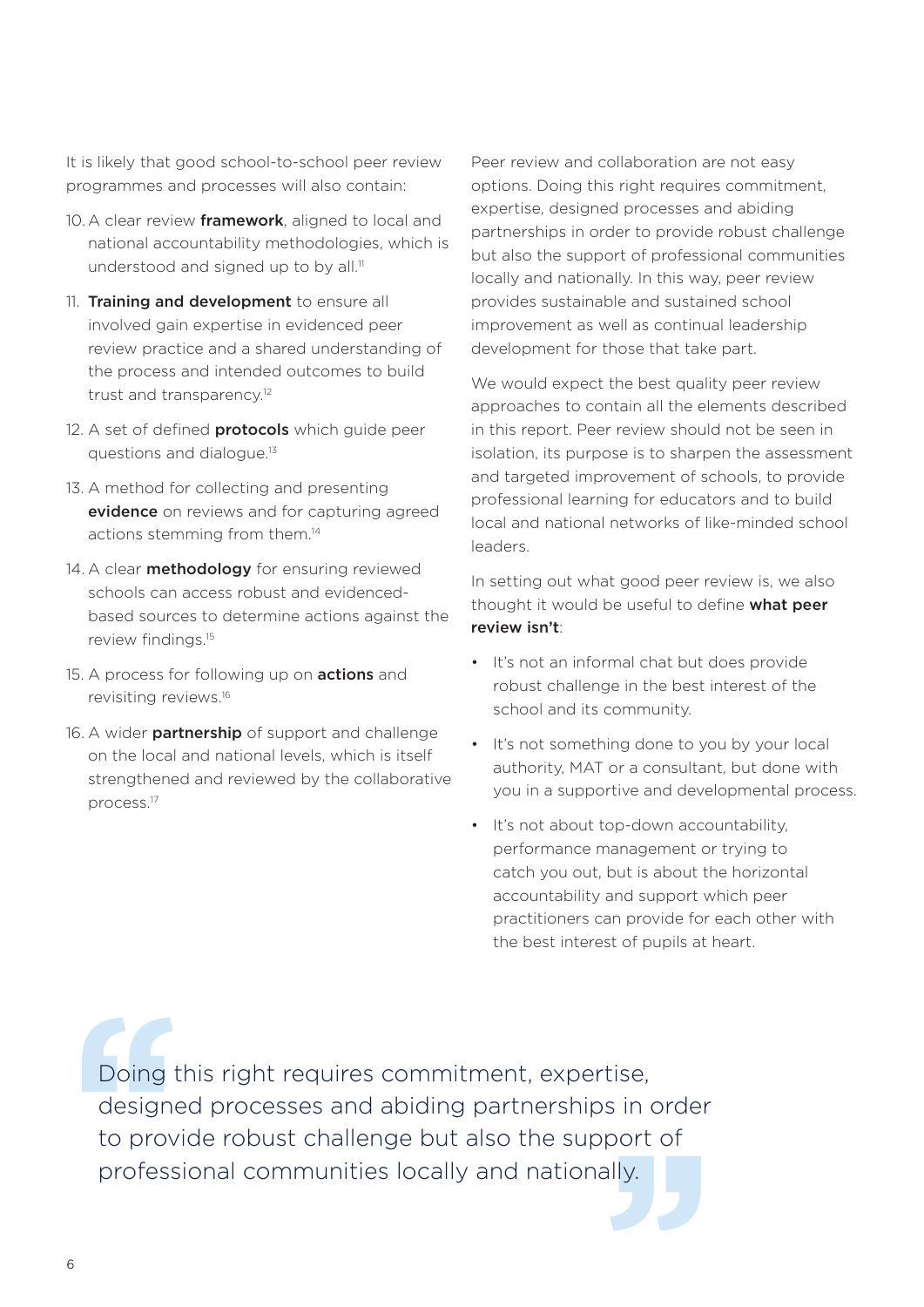In summary then:

| WHAT PEER REVIEW IS                                                                                                      | WHAT PEER REVIEW ISN'T                                                  |
|--------------------------------------------------------------------------------------------------------------------------|-------------------------------------------------------------------------|
| A focus on improvement                                                                                                   | A focus on proving                                                      |
| Based on an agreed framework                                                                                             | A mock inspection                                                       |
| Reciprocal and inclusive - for all schools<br>wherever they are on their improvement journey                             | Strong schools reviewing 'weaker' schools                               |
| Underpinned by a coaching approach, done in a<br>culture of enquiry, learning and growth                                 | Giving advice or being judgmental                                       |
| Focused, planned with feedback based on<br>evidence and the analysis of data                                             | A 'learning walk'                                                       |
| Peer review leads to a written or verbal<br>summary collaboratively agreed between the<br>reviewer/s and the host school | Concluded with a report written by an external<br>reviewer in isolation |

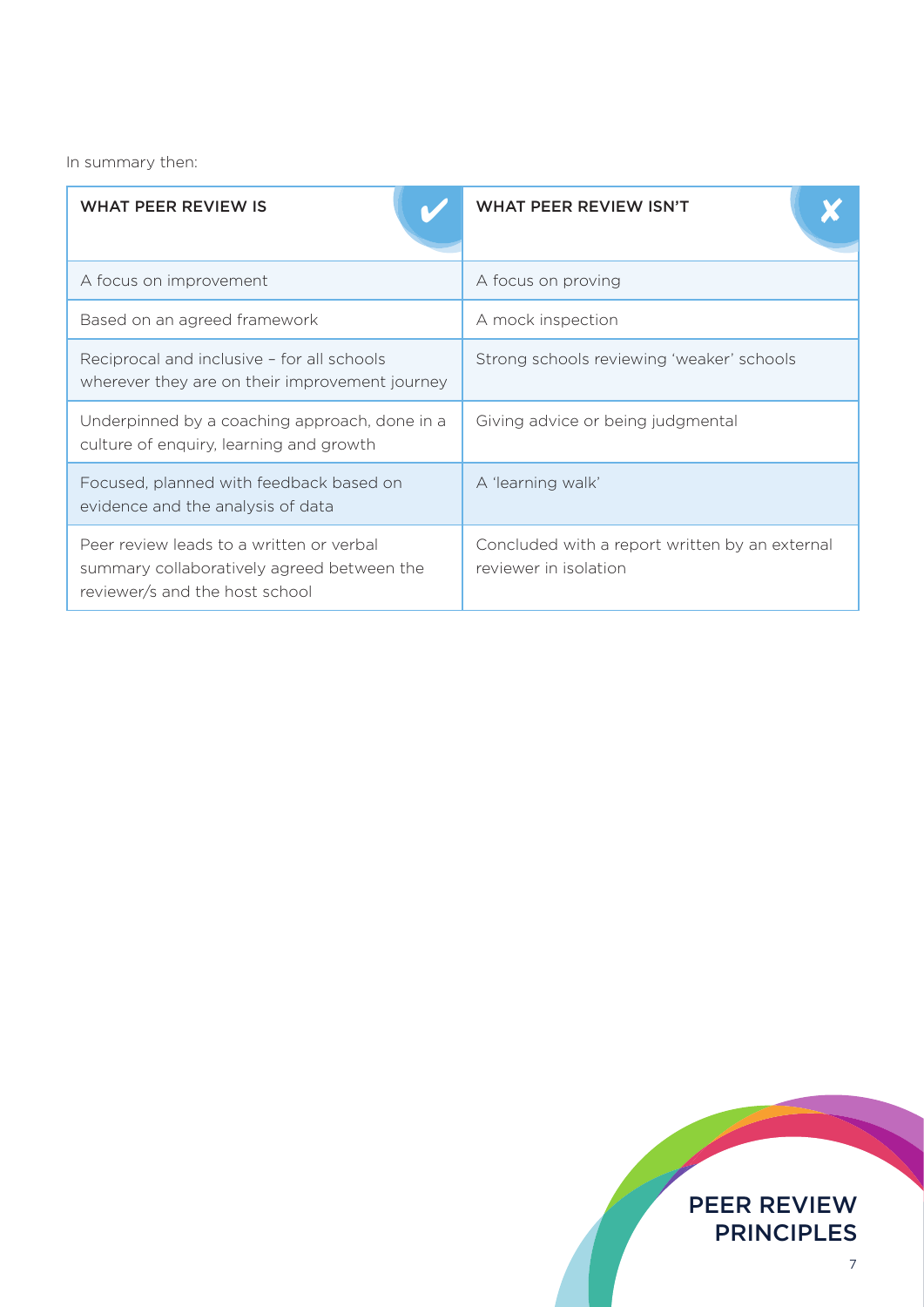## Bibliography

Ainscow, M., Gallannaugh, F., Kerr, K. (2009). Emerging patterns of school leadership 2 – A deeper understanding. Nottingham: National College for Leadership of Schools and Children's Services.

Ainsworth, P. (2011). School Partnership Handbook: a Practical Guide for Making Partnerships Work. London: Optimus Education.

Babineau, K. (2017). How Can We Measure School Performance? [online]. Available at: https://files.eric.ed.gov/fulltext/ ED588459.pdf [16 August, 2019].

Braskamp, A., Brandenburg, D. C., and Ory, J. (1984). Evaluating Teaching Effectiveness: a Practical Guide. Beverly Hills: Sage Publications. Cited in: University of Texas (2012). Prepare for Peer Observation [online]. Available at: https://liberalarts. utexas.edu/asianstudies/\_files/pdf/GuidelinesforPeerObs..pdf [16 August, 2019].

Chhatwal, K. (2019). 'Peer Review: A Better Alternative to Ofsted?', TES Magazine, 5 February [online]. Available at: https:// www.tes.com/news/peer-review-better-alternative-ofsted [16 August, 2019].

Department for Education (2015). Effective School Partnerships and Collaboration for School Improvement: a Review of the Evidence. [online]. Available at: https://assets.publishing.service.gov.uk/government/uploads/system/uploads/ attachment\_data/file/467855/DFE-RR466\_-\_School\_improvement\_effective\_school\_partnerships.pdf [16 August, 2019].

Department for Education (2018). Sustainable improvement in multi-school groups [online]. Available at: https://assets.publishing.service.gov.uk/government/uploads/system/uploads/attachment\_data/file/763796/School\_ Improvement\_in\_Multi-School\_groups\_-\_FINAL\_10122018.pdf [16 August, 2019].

Department for Education (2019). What works in delivering school improvement through school-to-school support [online]. Available at: https://assets.publishing.service.gov.uk/government/uploads/system/uploads/attachment\_data/ file/803916/What\_works\_in\_delivering\_school\_improvement\_through\_school\_to\_school\_support\_May2019.pdf [16 August, 2019].

Farrar, M and Cronin, J. (2017). The Power and Potential of Peer Review: The role of rigorous and impactful peer review in a self-improving system [online]. Available at: https://www.educationdevelopmenttrust.com/EducationDevelopmentTrust/ files/b7/b7634088-58b1-486f-9dcc-098719bf03ff.pdf [16 August, 2019].

Fullan, M. (2001). Leading in a Culture of Change. San Francisco: Jossey-Bass.

Gilbert, C. (2016). Optimism of the Will: The Development of Local Area-based Education Partnerships. [online]. Available at: http://www.lcll.org.uk/uploads/2/1/4/7/21470046/christine\_gilbert\_-\_thinkpiece.pdf [16 August, 2019].

Hargreaves, D. (2012). A Self-improving School System: Towards maturity [online]. Available at: https://www.gov.uk/ government/publications/a-self-improving-school-system-towards-maturity [16 August, 2019].

Hattie, J. (2015). What works Best in Education: The Politics of Collaborative Expertise. London: Pearson.

Hattie, J. (2016). 'What is collective teacher efficacy?' [online]. Presentation. Available at: https://visible-learning. org/2018/03/collective-teacher-efficacy-hattie/ [16 August, 2019].

Higham, R., Hopkins, D., Matthews, P. (2009). System Leadership in Practice. Maidenhead: Open University Press.

Hill, R. (2008). Achieving more together: adding value through partnership. Leicester: ASCL.

Hill, R. and Matthews, P. (2008). Schools leading schools II: the growing impact of National Leaders of Education [online]. Available at: https://dera.ioe.ac.uk/2101/1/download%3fid=117657&filename=schools-leading-schools-ii.pdf [16 August, 2019].

Ho, D. (2017). 'Does Peer Review Work? An experiment of Experimentalism', Stanford Law Review, 69 [online]. Available at: https://www.stanfordlawreview.org/print/article/does-peer-review-work-an-experiment-of-experimentalism/ [16 August, 2019].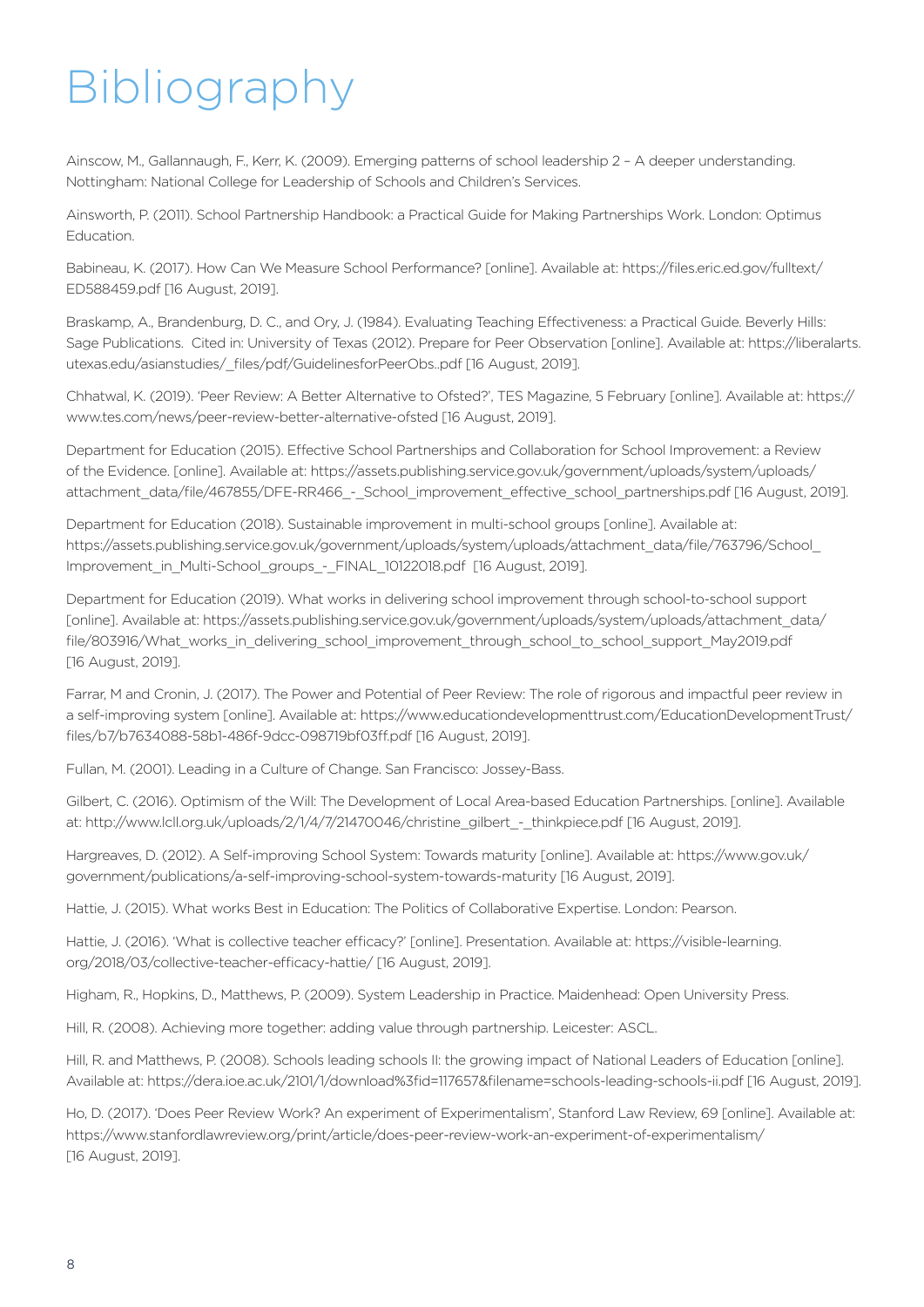Hutchings, P. (1996). The Peer Collaboration and Review of Teaching [online]. Available at: http://archives.acls.org/op/33\_ Professonal Evaluation of Teaching.htm#Intro [16 August, 2019].

Kershaw, C. (2016). 'Schools are not islands.' In Blatchford, R. & Clark, R. (Eds) Self-Improving Schools: The Journey to Excellence. Melton: John Catt Educational Ltd.

Matthews, P., Headon, R. (2015). Multiple Gains, An Independent Evaluation of Challenge Partners Peer Review of Schools [online]. Available at: https://www.challengepartners.org/sites/default/files/files/Multiple%20Gains.pdf [16 August, 2019].

Pont, B., Nusche, D., Moorman, H. (2008). Improving school leadership: volume 1: policy and practice, [online]. Available at: https://www.oecd.org/education/school/44374889.pdf [16 August, 2019].

Popp, J., MacKean, G., Casebeer, A., Milward, H.B., Lindstrom, R. (2013). Inter-organizational networks: a critical review of the literature to inform practice [online]. Available at: http://www.businessofgovernment.org/sites/default/files/Inter-Organizational%20Networks.pdf [16 August, 2019].

Rea, S., Sandals, L., Parish, N., Hill, R., Gu, Q. (2015). Leadership of Great Pedagogy in Teaching School Alliances [online]. Available at: https://assets.publishing.service.gov.uk/government/uploads/system/uploads/attachment\_data/file/406285/ Leadership\_of\_great\_pedagogy\_in\_teaching\_school\_alliances\_final\_report.pdf [16 August, 2019].

Snavely, L., Dewald, H. (1995). 'Developing and Implementing Peer Review of Academic Librarians' Teaching: An Overview and Case Report', The Journal of Academic Librarianship, 37, 4, 343–351 [online]. Available at: https://scholarsphere.psu. edu/downloads/c5999n444p [16 August, 2019].

Stoll, L. (2015). Three Greats for a Self-improving School System: Pedagogy, Professional Development and Leadership. (Teaching Schools R&D Network National Themes Project 2012-14). London: DfE. [online]. Available at: https://www.gov. uk/government/uploads/system/uploads/attachment\_data/file/406278/Three\_greats\_for\_a\_self\_improving\_system pedagogy\_professional\_development\_and\_leadership\_full\_report.pdf [16 August, 2019].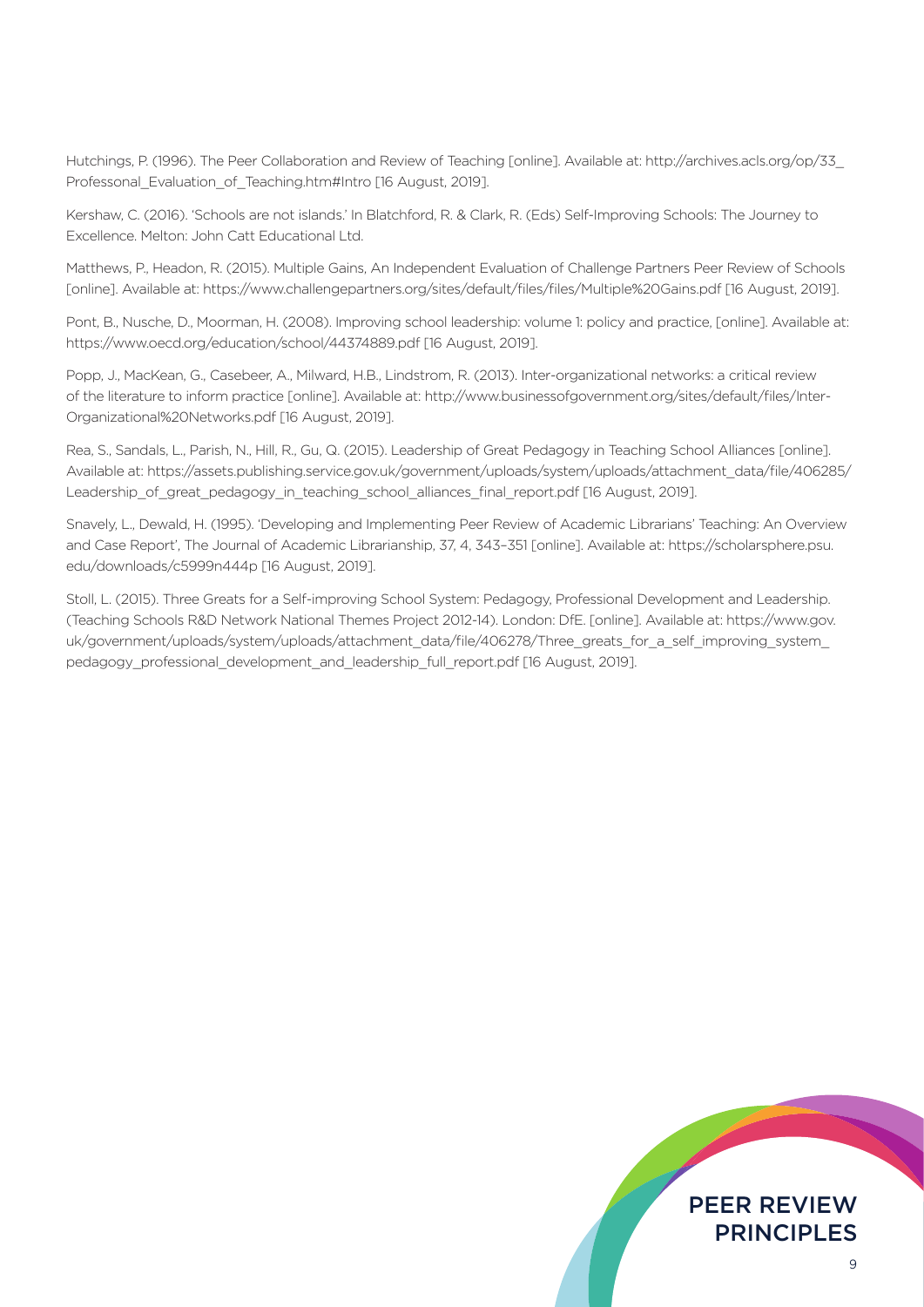## Endnotes

1 For example, schools involved in both the Schools Partnership Programme and Challenge Partners' Network of Excellence are significantly more likely to improve their Ofsted grade than the national average

2 Chhatwal, K. (2019) Peer Review: A Better Alternative to Ofsted?; Babineau, K. (2017) How Can We Measure School Performance? The Cohen Institute, Tulane University; Kershaw, C. (2016) Schools are not Islands, in Blatchford, R. and Clark, R. (eds), Self-Improving Schools: The Journey to Excellence, Melton: John Catt Educational Ltd

3 Armstrong, P. (2015) Effective School Partnerships and Collaboration for School Improvement: A Review of the Evidence. Report for the Department of Education; Hattie, J. (2016) Third Visible Learning Annual Conference: Midframes and Maximisers, Washington D.C. July 11 2016

4 Rea, S., Sandals, L., Parish, N., Hill, R., Gu, Q. (2015) Leadership of Great Pedagogy in Teaching School Alliances: Final Report, Teaching Schools R&D Network National Themes Project 2012–2014. p.6; Higham, R., Hopkins, D., Matthews, P. (2009) System Leadership in Practice, Maidenhead: Open University Press; Schleicher, A. (2012), Ed., Preparing Teachers and Developing School Leaders for the 21st Century: Lessons from around the World, Paris: OECD Publishing, Chapter 1

5 Ho, D. (2017) Does Peer Review Work? An experiment of Experimentalism. Stanford Law Review. p.50; Chapman, C., Ainscow, M., Mongon, D., Muijs, D., West, M., Gallannaugh, F., Bragg, J. and Armstrong, P. (2009) Emerging patterns of school leadership 2 - A deeper understanding. A report prepared for the National College of Leadership for Schools and Children's Services. Nottingham: National College for School Leadership

6 Braskamp, L., Brandenburg, D., and Ory, J. (1984) Evaluating Teaching Effectiveness: A Practical Guide. Beverly Hills; Sage Publications, Inc. p.202, cited in Centre for Teaching Effectiveness: 'Preparing for Peer Observation' : A Guidebook, University of Texas; Matthews, P. and Headon, R. (2015) Multiple Gains, An Independent Evaluation of Challenge Partners Peer Review of Schools, UCL Institute of Education, p.13

7 Hutchings, P. (1996) The Peer Collaboration and Review of Teaching, American Association for Higher Education Teaching Initiatives Group; Braskamp, L., Brandenburg, D., and Ory, J. (1984)

8 Popp, J., MacKean, G., Casebeer, A., Milward, H.B., Lindstrom, R. (2013) Inter-organizational networks: a critical review of the literature to inform practice; Gilbert, C. (2016) Optimism of the Will: The Development of Local Areabased Education Partnerships. Think Piece, UCL, The London Centre for Leadership Learning, p.41

9 Hargreaves, D. (2012) A Self-improving School System: Towards maturity. Nottingham: National College for School Leadership, 2012; Hill, R. and Matthews, P. (2008) Schools leading schools: the power and potential of national leaders of education. Nottingham, National College for School Leadership; Hill, R, (2008) Achieving more together: adding value through partnership, Leicester, ASCL; Ainsworth, P. (2008) School Partnership Handbook, A Practical Guide for Making Partnerships Work

10 Pont, B., Nusche, D. and Hopkins, D., (2008) Improving school leadership: volume 2: case studies on system leadership, Paris, OECD; Chhatwal, K. (2019); Fulhan, M. (2001) Leading in a Culture of Change, Jossey-Bass; Rev edition, p.9; Hattie, J. (2015) What Works Best in Education: The Politics of Collaborative Expertise, London: Pearson; Gilbert, C. (2016) p.6 and p.46

11 Armstrong, P. (2015) p.32

12 Braskamp, L., Brandenburg, D. and Ory, J. (1984)

<sup>13</sup> Braskamp, L., and Ory, J. (1994) Assessing Faculty Work, p.202 as cited in Preparing for Peer Observation, (2012) Centre for Teaching and Learning, University of Texas: Available at https://liberalarts.utexas.edu/asianstudies/\_files/ pdf/GuidelinesforPeerObs..pdf

<sup>14</sup> Chhatwal, K (2019)

15 Snavely, L. and Dewald, H. (1995) Developing and Implementing Peer Review of Academic Librarians: Teaching: An Overview and Case Report, p.6

16 Hutchings, P (1996)

17 Gilbert, C. (2016)